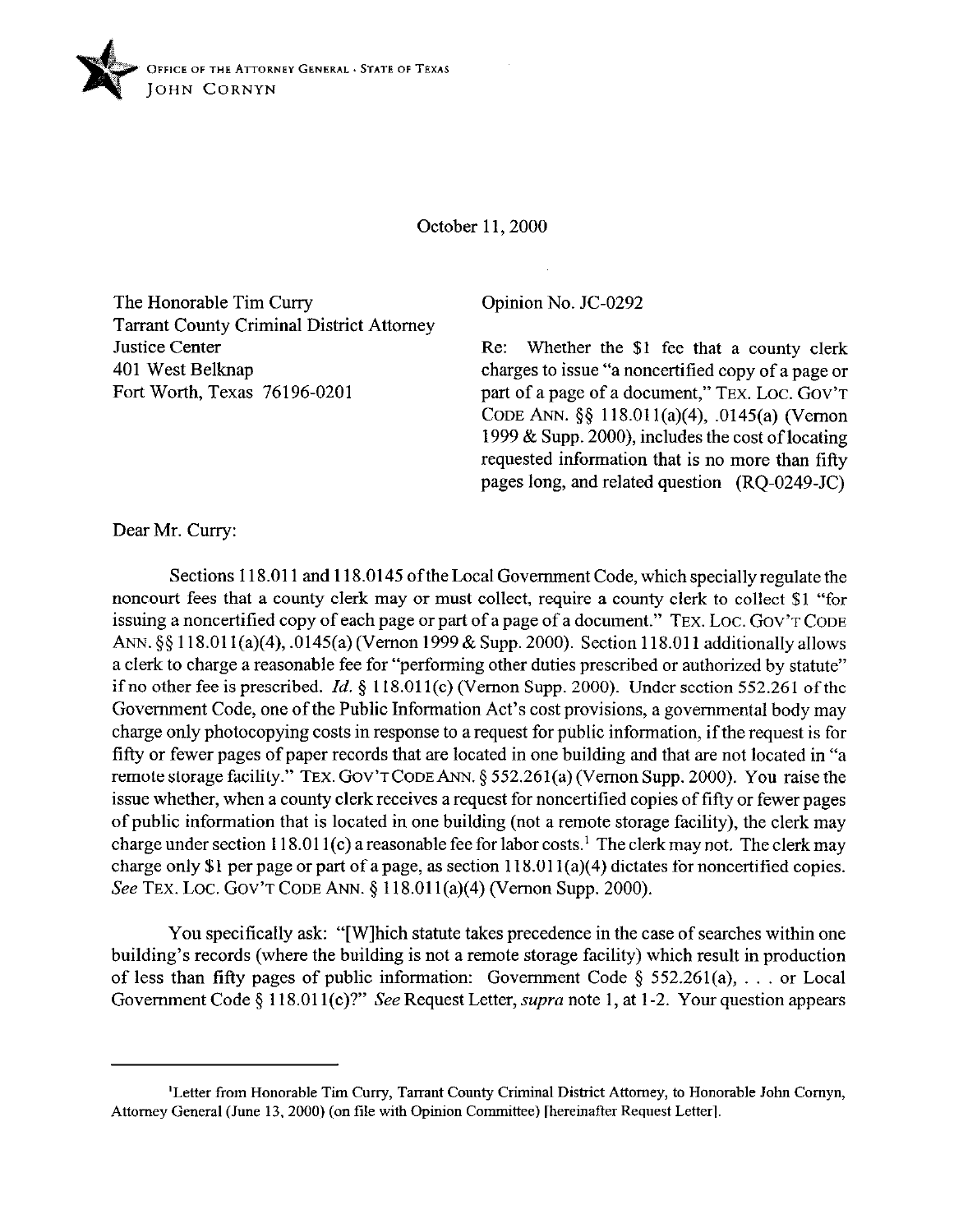to mistakenly assume that the \$1 fee required by section  $118.011(a)(4)$  for issuing noncertified copies does not include labor costs that may be incurred in providing the noncertified copies.

As you ask only about a request for fewer than fifty pages of public information, all of which is located in one building or in physically connected buildings (not a remote storage facility), we limit our answer to such a request. We further understand you to ask only about the costs that may be charged for paper copies.

Section 118.011 of the Local Government Code sets a county clerk's noncourt fees. Subsection (a)(4) requires a county clerk to "collect  $\dots$  for services rendered to any person" \$1 "for each page or part of a page" of noncertified papers. TEX. LOC. GOV'T CODE ANN. § 118.011(a)(4) (Vernon Supp. 2000). The subsection also expressly refers to section 118.0145 of the same code, which indicates what the noncertified-paper fee is for: "The fee for 'Noncertified Papers' under Section 118.011 is for issuing a noncertified copy of each page or part of a page of a document." Id. § 118.0145(a) (Vernon 1999). Subsection (c) of section 118.011 provides the catch-all upon which your question relies: "The clerk shall charge reasonable fees for performing other duties prescribed or authorized by statute for which a fee is not prescribed by this subchapter." *Id.*  5 118.01 l(c) (Vernon Supp. 2000).

Your question juxtaposes section 118.011 with a cost provision of the Public Information Act, section 552.261 of the Government Code. Section 552.261 precludes a governmental body from charging for materials, labor, or overhead associated with fulfilling a request for public information if

- . the request is for fifty or fewer pages;
- . the documents are located in one building or in physically connected buildings; and
- . the documents are not located in a remote storage facility.

See TEX. GOV'T CODE ANN. § 552.261(a) (Vernon Supp. 2000); see also *id.* § 552.261(c) (describing physical connection between buildings).

A prior opinion of this offlice, Letter Opinion 96-082, notes a conflict between section 118.011 (a)(4) of the Local Government Code and the Public Information Act's cost provisions. See Tex. Att'y Gen. LO-96-082, at 2. Section 552.265 of the Government Code, at the time the letter opinion was issued, provided that "[tlhe charge for a copy made in a district or county clerk's office may not be more than the actual cost of copies, as provided by Sections 552.261 and 552.262, unless a certified record. is requested." See TEX. GOV'T CODE ANN. § 552.265, *amended by* Act of June 1, 1997,75th Leg., R.S., ch. 1231, 5 4, sec. 552.265, 1997 Tex. Gen. Laws 4697,4699. The letter opinion states that section 552.265 "directly conflicts with the one-dollar fee mandated by section 118.01 l(a)(4)" ofthe Local Government Code. Tex. Att'y Gen. LO-96-082, at 2. Because section 118.01 l(a)(4) was enacted after section 552.265, the opinion concludes, "section 118.011 prevails over section 552.265, to the extent the latter statute applies to county clerks." *Id.* The language in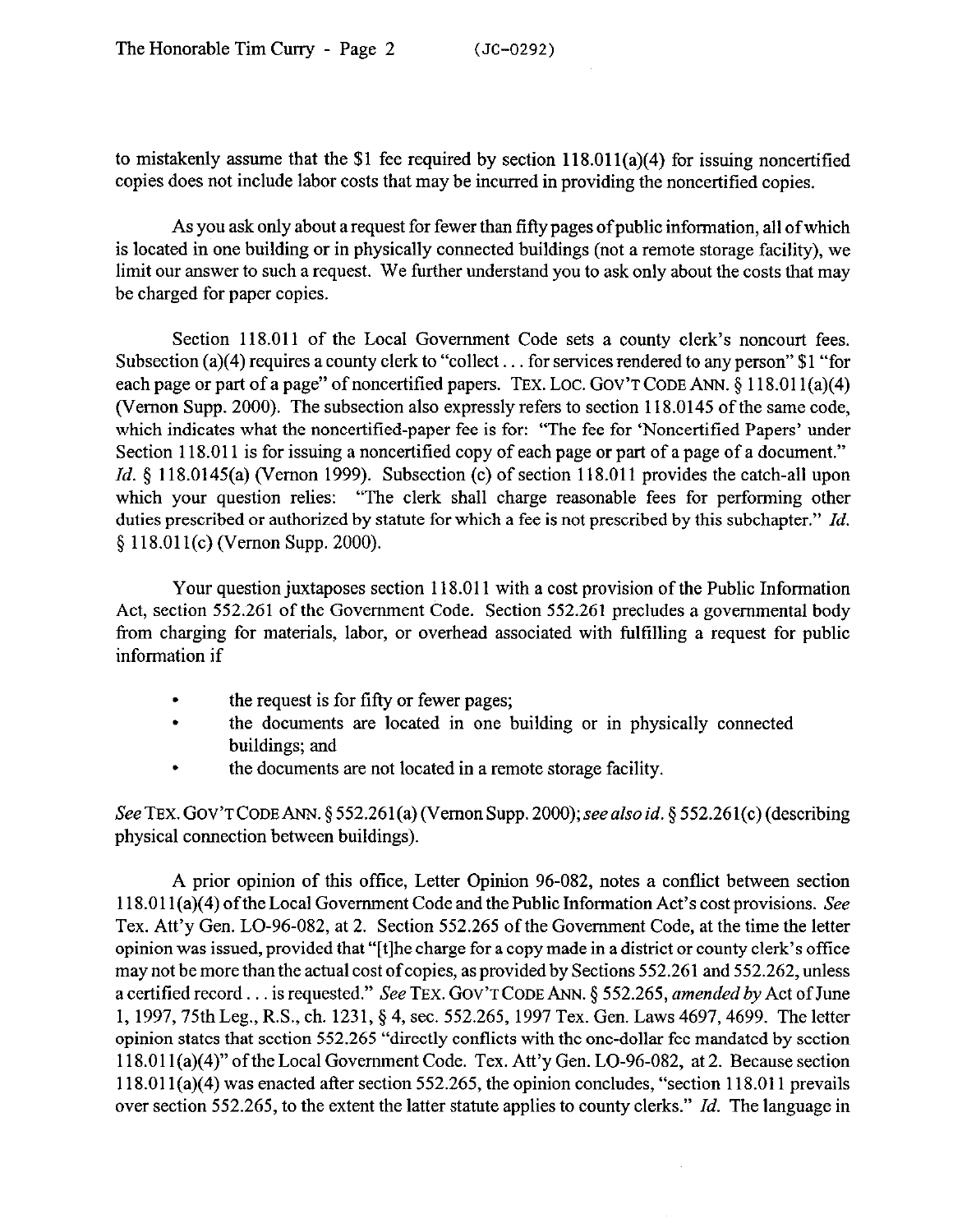section 552.265 at issue in Letter Opinion 96-082 is substantially similar to section 552.261 of the Government Code, which we are addressing here.

Consistently with Attorney General Letter Opinion 96-082, we conclude that, at least with respect to a request to a county clerk for noncertified copies of filly or fewer pages of paper records that are located in one nonremote building or in nonremote physically connected buildings, section 118.01 l(a)(4) of the Local Government Code prevails over section 552.261(a) of the Government Code.

When two statutes conflict, a special provision "prevails as an exception to the general provision" unless the legislature adopted the general provision later and manifestly intended the general provision to prevail. See TEX. GOV'T CODE ANN. \$3 11.026 (Vernon 1998). The legislature amended section 552.261(a) of the Government Code to add the cost provisions relating to fifty or fewer copies in 1995. See Act of May 29, 1995, 74th Leg., R.S., ch. 1035, § 16, sec. 552.261, 1995 Tex. Gen. Laws 5127, 5136. The legislature added the noncertified papers cost provision to section 118.011 oftheLocalGovermnent Codein 1993. See Act ofMay26,1993,73dLeg., R.S.,ch. 554, \$ 1, 1993 Tex. Gen. Laws 2061,2061. Thus, section 552.261(a) of the Government Code is the later-enacted provision.

But we conclude that section 118.011 prevails as an exception to the Public Information Act's more general cost provisions. Section 118.011 pertains specifically to a county clerk's records and therefore creates an exception to section 552.261(a) absent a contrary legislative intent. And nothing in the 1995 act amending section 552.261 ofthe Government Code indicates that the Public Information Act's cost provisions should prevail over cost provisions that are county-clerk specific. Indeed, as it was introduced, the 1995 bill that amended section 552.261 also proposed to amend section 118.0145 of the Local Government Code so that the Local Government Code explicitly would provide that the Public Information Act's cost provisions prevail over the county clerk's cost provisions in section 118.011 of the Local Government Code:

> (b) To the extent that the amount of the fee conflicts with the amount determined under Section 552.265, Government Code, the amount determined under that section controls.

Tex. H.B. 1718, 74th Leg., R.S. (1995). The House Committee on State Affairs deleted the amendment. See HOUSE COMM. ON STATE AFFAIRS, Bill Analysis, Tex. H.B. 1718, 74th Leg., R.S. (1995). While we cannot say that this deletion indicates a legislative intent that section 118.011 of the Local Government Code would prevail over section 552.261 of the Government Code, we believe it counters any suggestion that the legislature manifestly intended the 1995 amendments to section 552.261 to supersede section 118.011 of the Local Government Code.

Moreover, the \$1 fee provided for noncertified copies in section  $118.011(a)(4)$  includes all costs associated with locating and producing the copies. Section 118.0145 of the Local Government Code states that the \$1 fee "is for *issuing* a noncertified document." TEX. LOC. GOV'T CODE ANN.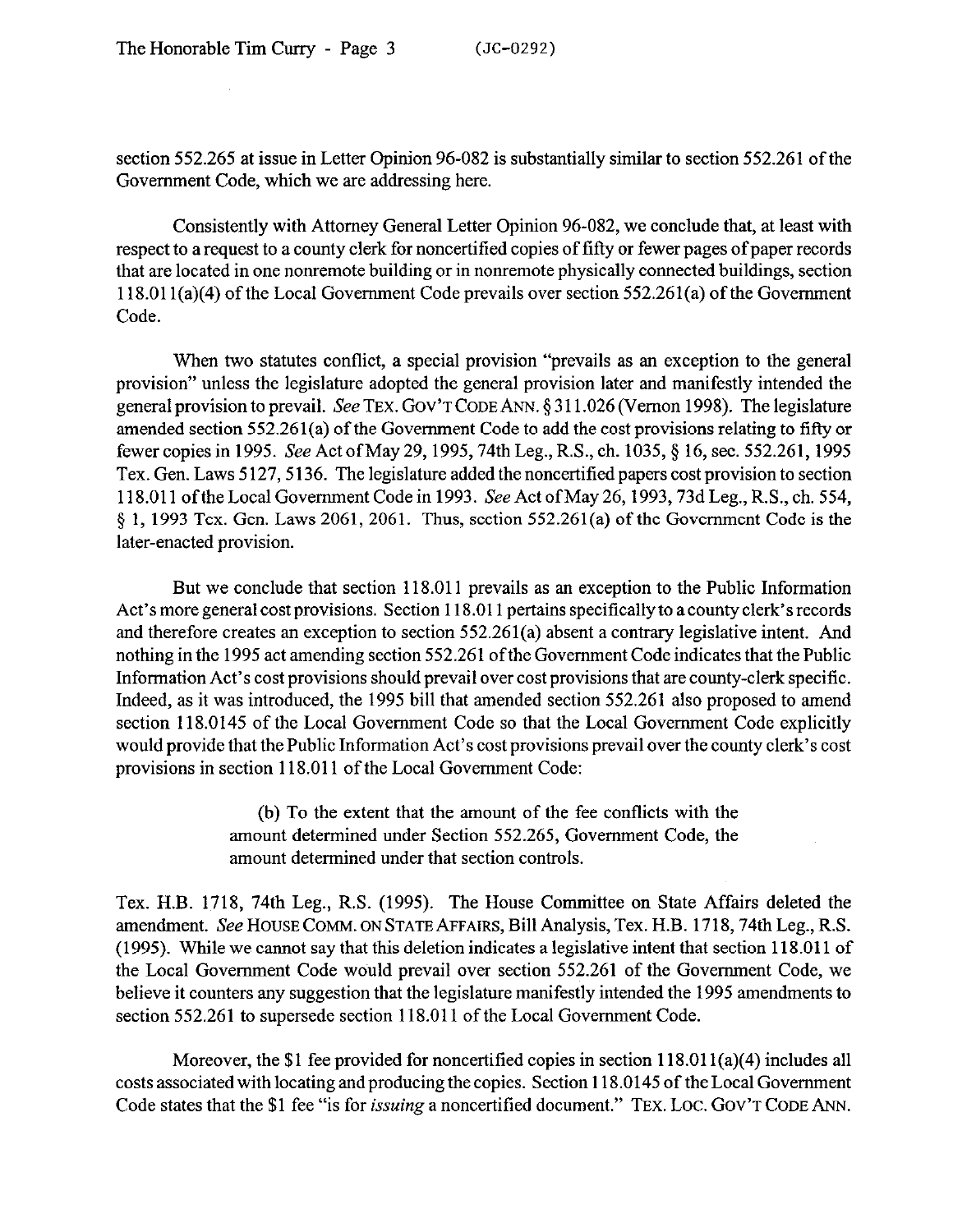5 118.0145(a) (Vernon 1999); see also *id.* 5 118.01 l(a)(4) (Vernon Supp. 2000). Thus, we must define "issuing" to properly construe section 118.0145.

This office's past definitions of the verb "issue" and its derivatives do not resolve whether, in this instance, the term includes all costs associated with locating and producing a noncertified document. Attorney General Opinion H-552, for example, states that, for the purposes of the statute establishing costs county clerks were to charge for "issuing" certified documents, the term "means something more than merely providing a copy." Tex. Att'y Gen. Op. No. H-552 (1975) at 3. Rather, with respect to certified documents, the term means a document that the clerk "sends out officially as authoritative or binding." See *id.* at 4. Letter Opinion 96-082, relying upon the "common definition of the term," states that "when a clerk issues a copy of a document," he or she will copy or obtain a copy of an original and deliver that copy "to the person who requested and paid for it." Tex. Att'y Gen. LO-96-082, at 3. Thus, "the fee prescribed [by statute] for issuing copies of documents includes making the copies." *Id.* You do not ask about costs of making copies, though; you ask about costs preliminary to copying, such as locating requested documents.

Rather, we define the term "issue" consistently with common usage to encompass clerical preparation, such as finding the document to be copied. See *id.* When construing the words and phrases that make up a statute, we apply their common usages, unless the legislature has directed otherwise. See TEX. GOV'T CODE ANN. § 311.011 (Vernon 1998) (directing construer to read word or phrase in context and according to rules of grammar and common usage unless word or phrase is term of art). The verb "issue" encompasses "[t]o  $\ldots$  be sent forth officially or publicly; to be published or emitted," as well as " to give things out to (a person); to supply (a person) *with."* VIII OXFORD ENGLISH DICTIONARY 137 (2d ed. 1989). Various cases state that, with respect to the issuance of an execution of judgment, "issuance" encompasses not only delivery of the writ of execution to an officer who will enforce it but also the writ's "clerical preparation." *Carpenter v. Probst,* 247 S.W.2d 460,461 (Tex. Civ. App.-San Antonio 1952, writ ref d); *Walker-Smith Co. v. Coker*, 176 S.W.2d 1002, 1010 (Tex. Civ. App.-Eastland 1943, writ ref'd w.o.m.); *Cotten v. Stanford,* 147 S.W.2d 930, 933 (Tex. Civ. App.-Amarillo 1941, no writ); see also *Delta County LeveeImprovementDist. No. 2~. Leonard,* 516 S.W,2d911,913 (Tex. *1974), cert. denied, 423* U.S. 829 (1975) (stating that, "[i]n allowing execution under the circumstances presented in this case, no violence is done to the definition of 'issuance' as contemplated by prior decisions") (citing *Carpenter*). Thus, the \$1 fee set in section 118.011(a)(4) is the total charge that a county clerk may levy for each noncertified page or part of a page requested for paper copies. *Cj: Cypress-Fairbanks Indep. Sch. Dist.* v. *Michael F., 93* 1 F. Supp. 474,483 (S.D. Tex. 1996) (stating that fifteen cents per page is "reasonable copy cost").

Similarly, section 118.011(c) of the Local Government Code does not encompass labor costs associated with locating documents sought in a request for no more than fifty noncertified paper copies, where the documents are located in one nonremote building or in physically connected buildings. Section 118.011(c) requires a county clerk to "charge reasonable fees for performing other duties prescribed or authorized by statute for which a fee is not prescribed by this subchapter." *Permian Report* v. *Lacy* suggests that this language, together with section 118.024 of the Local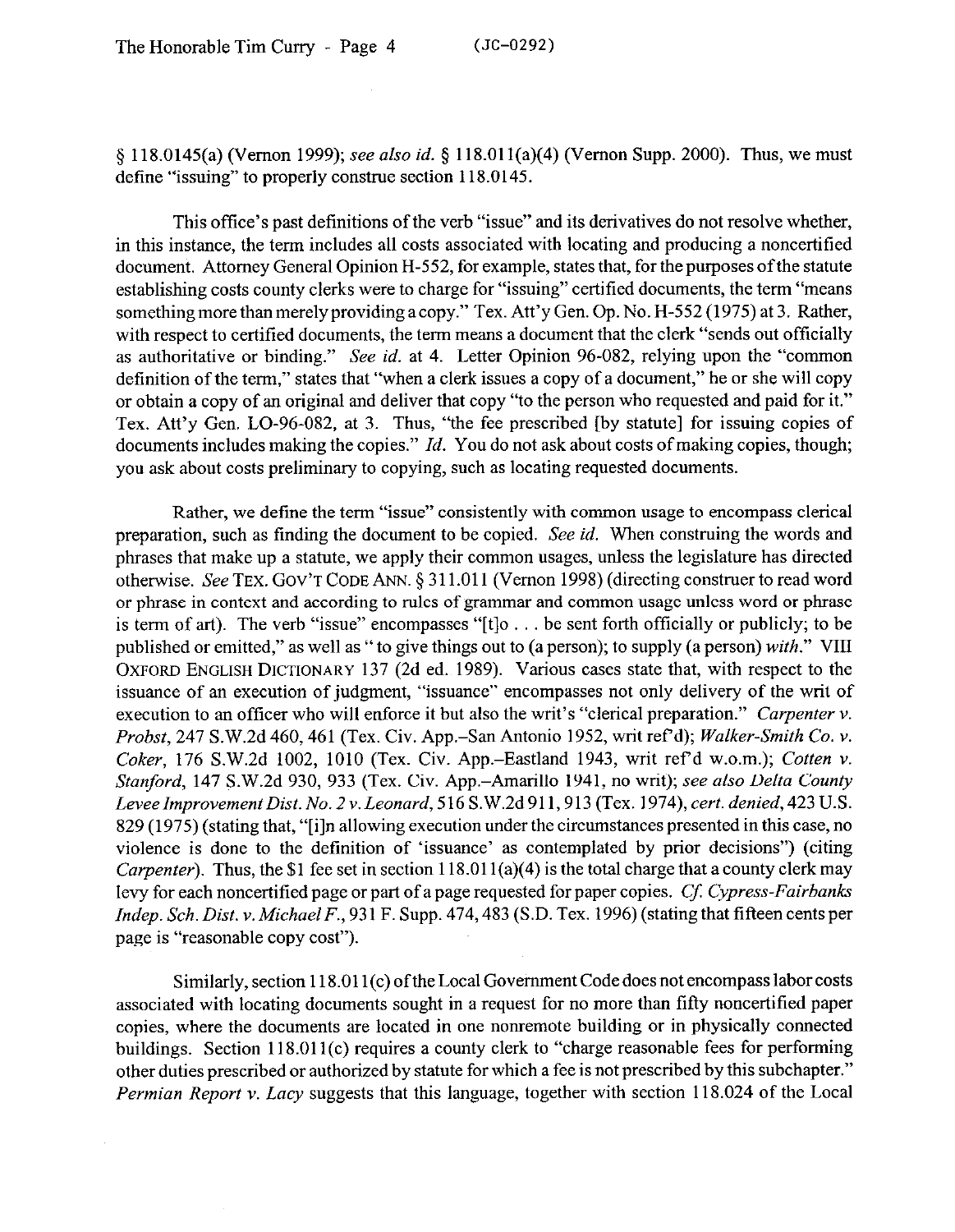Government Code, which permits a person to copy documents in a county clerk's office "without paying any charge,"precludes a clerk of court *from* requiring a party who wishes to copy documents to reimburse the clerk "for the cost of a supervisor who will control the reproduction procedure." *Permian Report* v. *Lucy,* 817 S.W.2d 175, 177-78 (Tex. App.-El Paso 1991, writ denied). Moreover, the phrase "duties prescribed or authorized by statute," used in section 118.011(c), denotes sovereign functions the legislature has delegated to a county clerk that are either mandatory or discretionary. The phrase does not include administrative or clerical functions that are necessary to perform the services for which section  $118.011(a)$  enumerates a specific fee.

 $\sim$